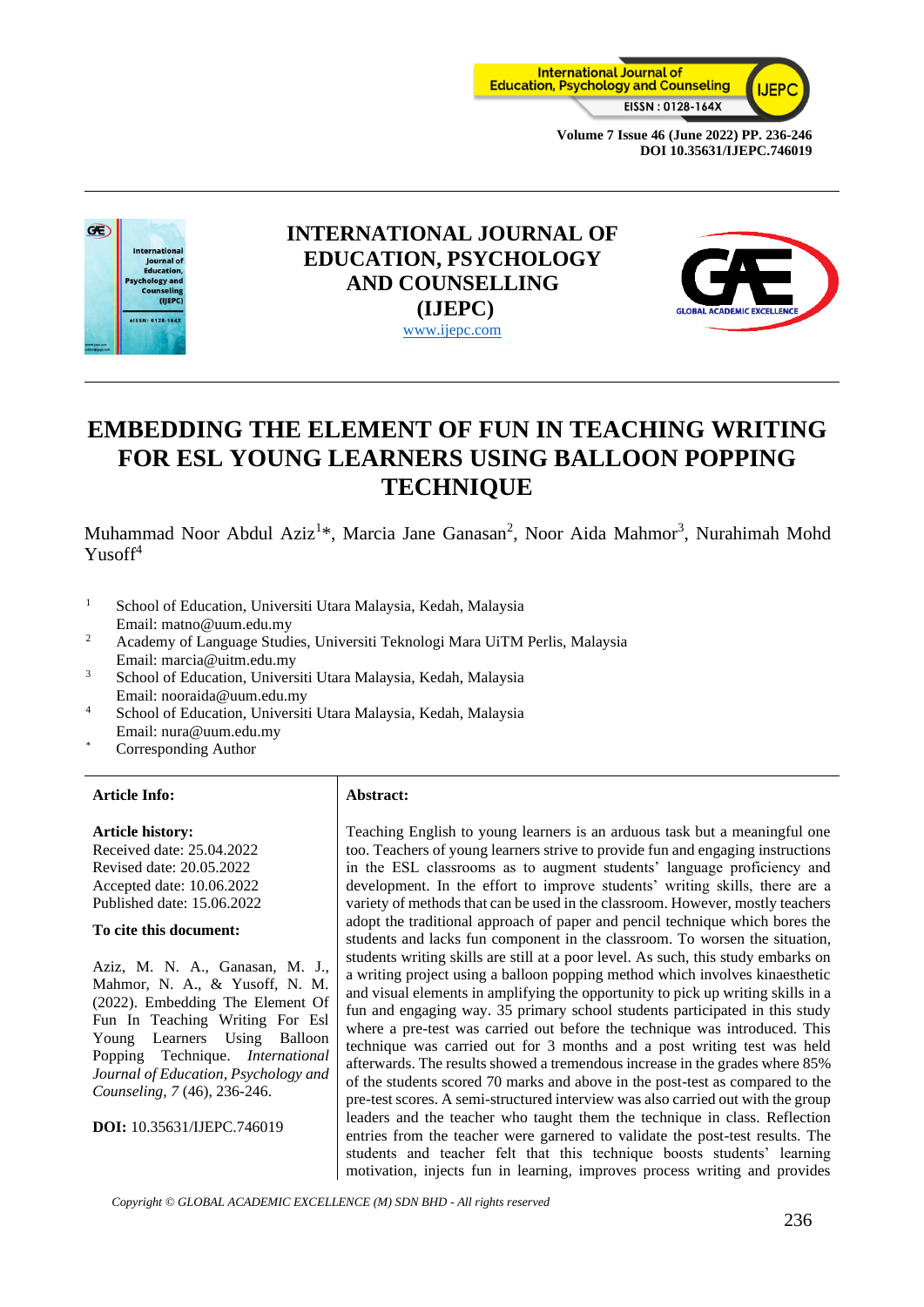

**This work is licensed under [CC BY 4.0](https://creativecommons.org/licenses/by/4.0/?ref=chooser-v1)** platform for alternative assessment. Fun and engaging approach can be used in ESL classes to enhance and assist learning. Future learning modules for students should embed similar economical activities that can be done at home with parents and guardians.

**Keywords:**

Balloon Popping Method, ESL, Fun Writing, Young Learners

#### **Introduction**

English is an important language to be acquired by people in the world, thus, efforts are put to ensure learning and teaching of English is carried out as early as at pre-school level. Various activities are incorporated in the English syllabus at schools to ensure learning takes place and the target language is acquired at a proficient stage. In Malaysia, young learners are children aged 7 to 12 who are studying in the primary school. Teaching of English to young learners is a nationwide effort to escalate and improve students' proficiency in the English language. In relation to the curriculum used in the Malaysian schools, in the year 2017, the Common European Framework for References was adopted into national school English curriculum. With this move, textbooks, learning activities and assessment were also aligned to Cambridge curriculum. This is a great effort from the ministry in ensuring Malaysian students' English proficiency is on par with our neighbouring countries. Even though teachers are strongly encouraged to infuse fun learning in the classroom, they are still a huge number of teachers who religiously depend on the textbook (Manan, 2019). Teachers were aware of the concept of teacher creativity, but several limitations were discovered in actuality (Artini & Padmadewi, 2021). Besides that, teachers are burdened with clerical jobs that restrict them in not having ample time to properly plan lessons (Othman & Sivasubramaniam, 2019) and include creative teaching in the classroom. Relating to the reality of the classroom, Copland et al. (2014) pointed out that among the difficulties in teaching of writing for ESL young learners revolve around grammar, spelling and sentence construction. They added that it was a great challenge to get children to write correctly and another would be writing creatively. On the other hand, Adila Jefiza (2016) added that selecting learning materials for writing with young learners is an arduous task on teachers. It has to be appropriate and some teachers tend to neglect teaching of writing with young learners because it is challenging. In this backdrop, the critical question arises as to how effective and successful teaching and learning practices stand in the English as a Second Language (ESL) writing classroom for young learners. This article attempts to provide evidence from the classroom to show how fun writing activities can be incorporated to promote English language learning among young learners in Malaysia.

#### **Literature Review**

#### *Writing Skill*

Teaching of writing skill for the English is an arduous task ((Abkar Alkodimi & Mohammed Hassan Al-Ahdal, 2021; Moses & Mohamad, 2019). It involves tedious preparation and steps in ensuring the skill being understood and practiced by learners. Planning good lesson is part of warranting a smooth implementation of the lesson. Hence, a teacher is advised to adopt a good lesson planning strategy in delivering the content to his students (Auerbach et al., 2018). Teachers' views before and after teaching, interactive thoughts and decisions during teaching,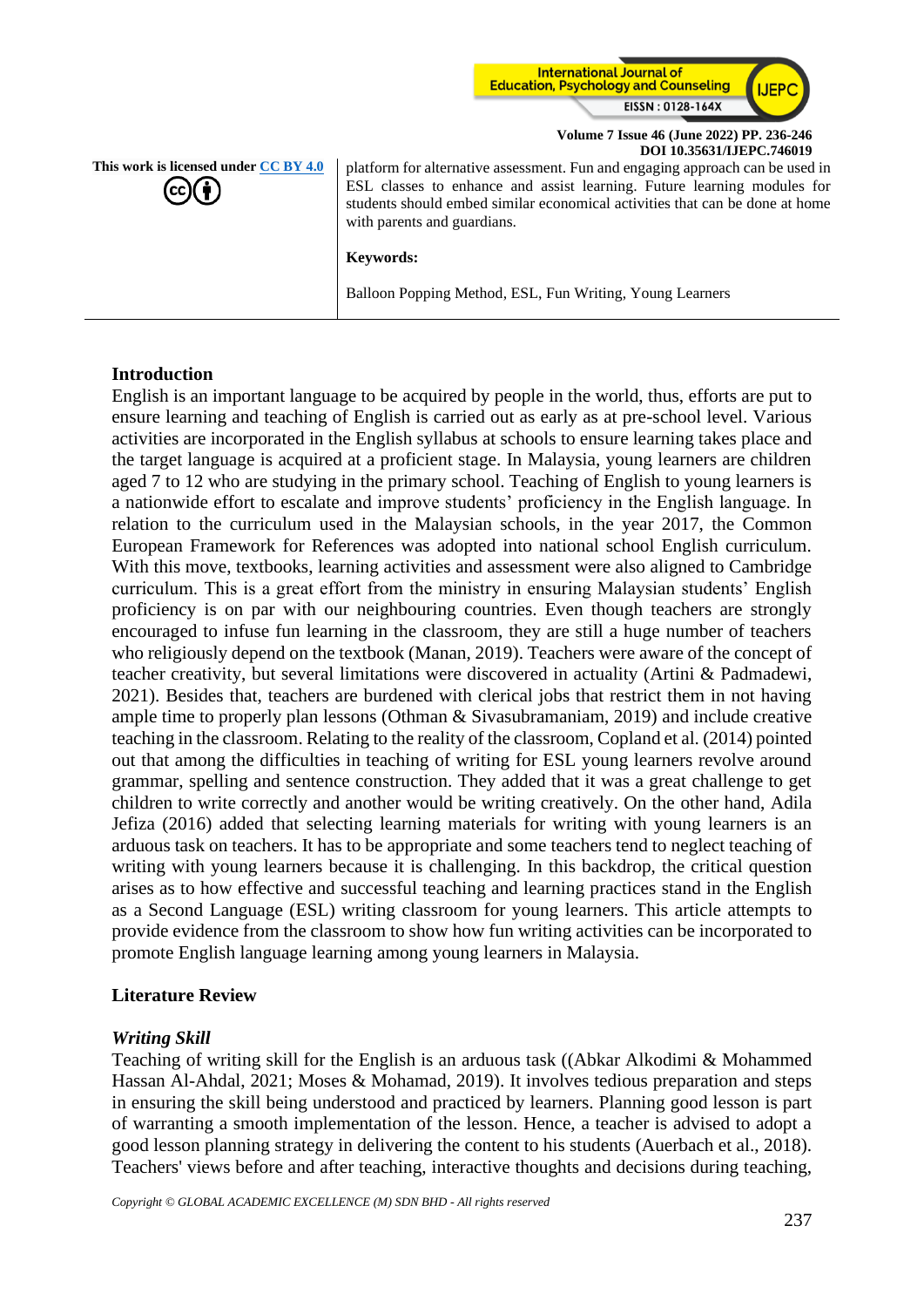

and theories and beliefs are all part of the lesson planning process. Furthermore, students' classroom behaviour, student success and outcomes, instructors' classroom behaviour and outcomes, and the structure of teachers' lesson plans all impact teachers' actions (Jantarach & Soontornwipast, 2018).

Dar and Khan (2015) elucidated that all English teachers teaching pre-school through secondary level were given a new KSSR aligned Common European Framework of Reference, or CEFR, for English language. They added that the new KSSR-aligned curriculum has steadily changed learning and teaching approaches in comprehending English context, making learning more viable and enjoyable. Nonetheless, writing is the most difficult portion of learning English as a second language in school in all four aspects of language development.

Naiman et. al (1978) provided typical characteristics of second language learners as depicted in Figure 1 below. They explained that a positive task-oriented learners possesses high confidence and is willing to embark on challenging task. Meanwhile, an ego involved learner finds it imperative to be successful in learning. There are also learners to find a need for achievement by overcoming difficulties and achieving success. Finally, a learner with high aspiration is ambitious and possess high proficiency in achieving success in learning. These characteristics as explained by Naiman is evident among second language learners and it is the teacher's job to assist them with fun and engaging activities in the classroom to make learning doable and achievable.



**Figure 1 : Characteristics of Second Language Learners**

#### *Fun Writing Activities*

Children must be given authentic writing opportunities. All aspects of the learning process should encourage them to write creatively and provide proper contexts for their development (Bulut, 2017). The goal of writing is to enable learners to communicate their ideas to the readers. This can be materialized if the environment they are writing is non-threatening and supportive. Correspondingly, it is imperative for teachers to provide such platform for ESL learners to practise their writing skills.

Azhima (2020) in her study with young learners suggested art and crafts as one of the best ways to introduce language skills as children's nature is to play. Learning by playing will make them remember concepts easily and it aids in their language development process. In another similar study, Niño and Páez (2018) shared their experience using acrostics, calligrams, comic strips and posters with twenty eight fifth graders in a public school in Colombia in the effort to promote fun writing activities. Their participants exclaimed that they were encouraged to write in English and take varied perspectives on themes of interest because of the benefits of fresh information gained about a variety of topics relevant to their life.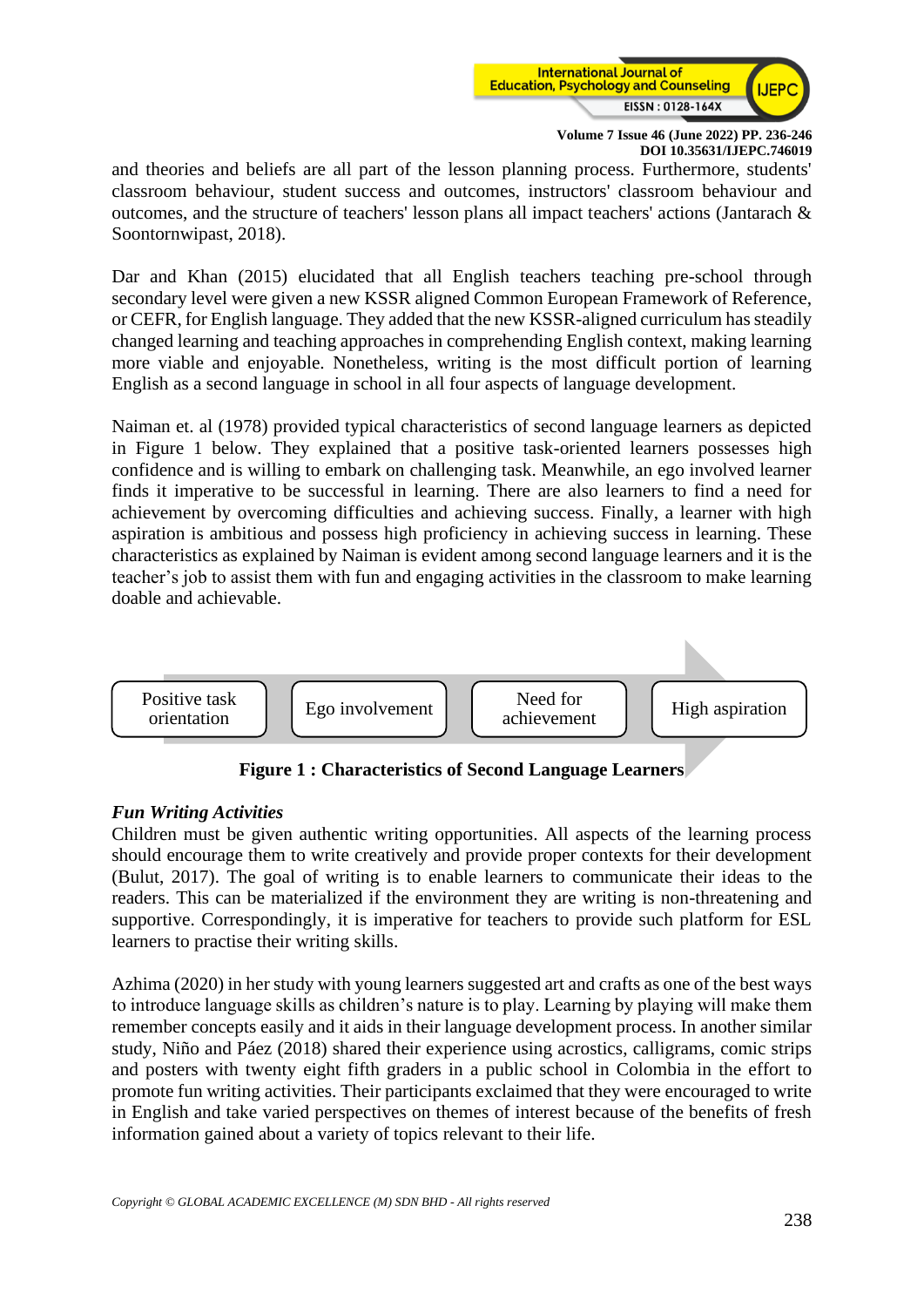

#### **Methodology**

In this qualitative study, a school in Penang Island was chosen as the premise for the study because the school bagged home trophies and cash in the English camp competitions in the last three years in Penang. A consent letter was sent out to the school headmaster to request for participation in the study. Besides, the class was also chosen purposively to participate in this study because the teacher used the same writing modules developed by the district language officers for English enhancement project. The class was taught the English writing skill in relation to sentence construction and essay writing using the balloon popping method. All the students who participated in this study gave their consent form which was acknowledged by their guardians and parents as part of abiding by the ethical consideration in this study. Hence, a pre and post-test was carried out to compare students' progress in writing achievement prior and upon completion of this study.

# *Balloon Popping Method*

In every class, the teacher prepared 12 balloons for each group. In each balloon, a sentence strip would be included. When the students popped the balloons, they had to rearrange the sentences to form three meaningful paragraphs based on the pictures given. Total sentences for each group would be 12 sentences comprising an essay of three paragraphs each. While working on the sentences, the students would discuss to coin the sentences into correct and meaningful paragraphs. This technique was carried out in every essay writing lesson for three consecutive months.

# *Interview with The Group Leaders*

The researchers conducted a semi-structured interview with the 7 group leaders. They were asked on the effectiveness of the balloon popping method and how it helped them in learning the writing skills. They were also asked on group collaboration strategy while working on the balloon popping activity and how feedback from friends helped them in improving their writing proficiency.

#### *Interview with the English teacher*

The English teacher was also interviewed to understand the views of the teacher and the improvement of the students in her class. Interview protocol focused on the student engagement, collaboration and improvement in the target language.

#### *Reflection from the English Teacher Based on The Lessons*

The teacher also wrote reflections based on the lessons after each class. The reflections written by the teacher followed Gibbs Reflective Cycle method where in each reflection, the teacher identified her strength and weaknesses and improved her lessons therewith.

Before the data were analysed, the researchers made sure that codes were assigned categorically to the emerging patterns of data (Braun & Clarke, 2019). Researchers argued and consolidated their opinions with an expert in ESL to avoid bias in interpretation. Upon getting the approval from the expert, the researchers followed strictly comments and queries raised by the expert before sharing the analysis with the teacher and students to confirm the findings. In maintaining standard language in the verbatim (Creswell, 2008), the researchers appointed a translator who had a degree in Bahasa Malaysia and English translation to translate the interview transcripts which were retrieved from the interview sessions with the students. The researchers also worked hand in hand to ensure triangulation of data was correctly done by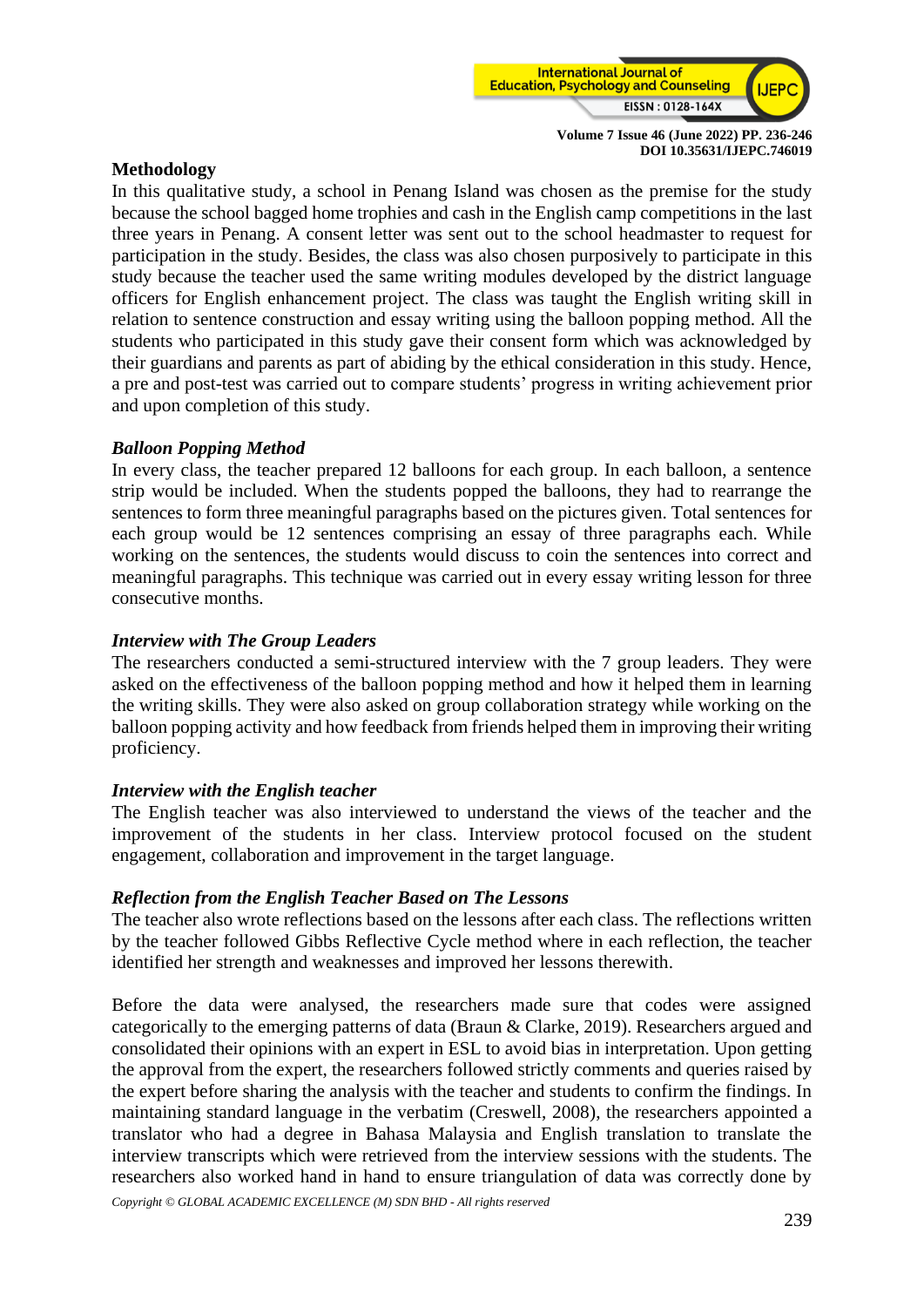

integrating findings from all three data sources in this study. The teacher and students' names were changed to help preserve anonymity.

# **Findings**

Table 1 shows the pre and post test results of the students essay writing test.

| <b>Students</b>       | <b>Pre-Test</b> | <b>Post-Test</b> |
|-----------------------|-----------------|------------------|
|                       | <b>Results</b>  | <b>Results</b>   |
| <i><b>Qhairin</b></i> | 35              | 70               |
| Swee Eng              | 30              | 70               |
| Fatin                 | 35              | 70               |
| Manju                 | 45              | 75               |
| Din                   | 70              | 90               |
| <b>Ila</b>            | 55              | 75               |
| Ramesh                | 55              | 70               |
| Yani                  | 40              | 40               |
| Dila                  | 45              | 80               |
| Fendi                 | 40              | 75               |
| Wong                  | 35              | 70               |
| Parthiban             | 30              | 75               |
| Siti                  | 35              | 75               |
| Nisha                 | 55              | 85               |
| <b>Irhash</b>         | 60              | 80               |
| Alex                  | 55              | 85               |
| Shia Yin              | 50              | 70               |
| Zalina                | 50              | 70               |
| Fattah                | 55              | 65               |
| Azizul                | 45              | 70               |
| <b>Ifah</b>           | 30              | 65               |
| Tiban                 | 60              | 85               |
| Eliesa                | 70              | 80               |
| Salim                 | 80              | 90               |
| Kana                  | 55              | 60               |
| Aliff                 | 45              | 70               |
| Marwati               | 40              | 75               |
| Zarif                 | 40              | 70               |
| Darin                 | 45              | 75               |
| Rayyan                | 40              | 75               |
| Danish                | 35              | 76               |
| <b>Imee</b>           | 30              | 70               |
| Hafiza                | 35              | 70               |
| Muhammad              | 60              | 80               |
| Furqan                | 75              | 95               |

#### **Table 1: Pre and Post Test Results**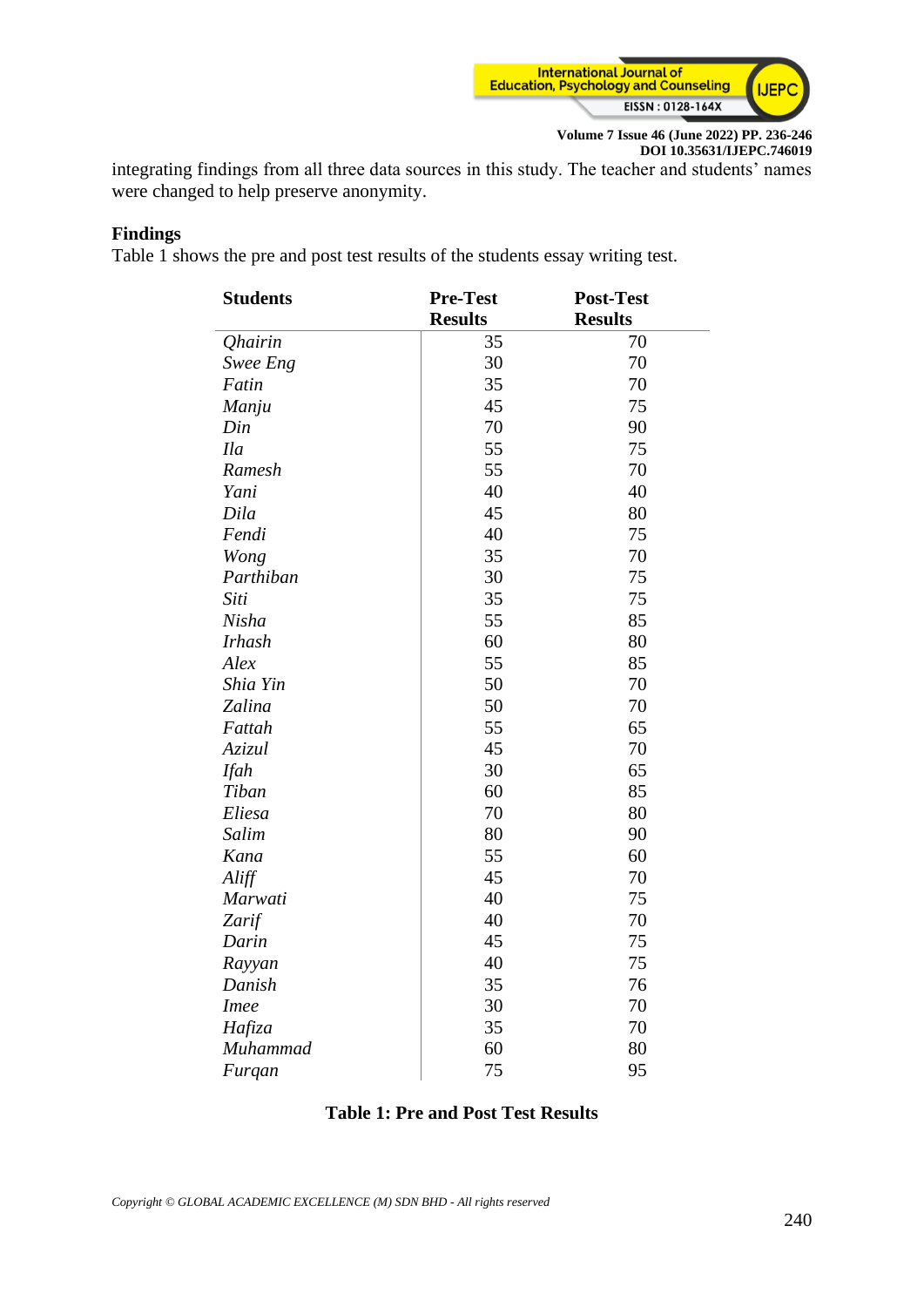

The table explains that more than 90% of the students were able to score 70% and above in their post-test after they were introduced to the balloon popping method in sentence construction.

#### *Theme 1: Boosting Learning Motivation*

Since the English language has always been thought as a killer subject in schools, the students tend to avoid using English and are afraid of learning the subject. With this teaching technique which was embedded with fun while learning, students' motivation towards learning the target language seemed to have increased. Students felt that they were more motivated to learn English and they don't feel shy anymore.

> "I think my friends and I can make sentences without mistake because there is so much of help offered in the sentences that teacher already gave in the balloons." (Leader 2)

> "Our group got the least marks earlier but when we do the game a few times in class, our marks improved and we scored the highest marks recently. We feel so good. (Leader 4)

The teachers also felt the same when this technique was introduced to the students. It made the class livelier and more positive noise was coming from the corners of the class.

> "In my class, I usually see my students keeping very quiet and I had to probe a lot. But when I introduced balloon popping technique, it does not only create noise (from the balloon) but also my students looked so cheerful. I think it is effective. (Teacher Salmiah)

> "Students in Class 5B did perform better in sentence construction activities after I introduced the technique. They are more confident in saying out the sentences too. (Reflection 2)

The teachers also agreed that there was a boost in confidence and motivation in learning English among the students even though they were seen struggling in their proficiency.

#### *Theme 2: Injecting Fun in Learning*

All the students mentioned that they had fun blowing the balloons, putting the sentence strips in the balloons and popping them before the sentence strips were arranged to form meaningful sentences.

> "Our group got almost all the sentences correct. So happy with this technique that teacher taught us." (Leader 2)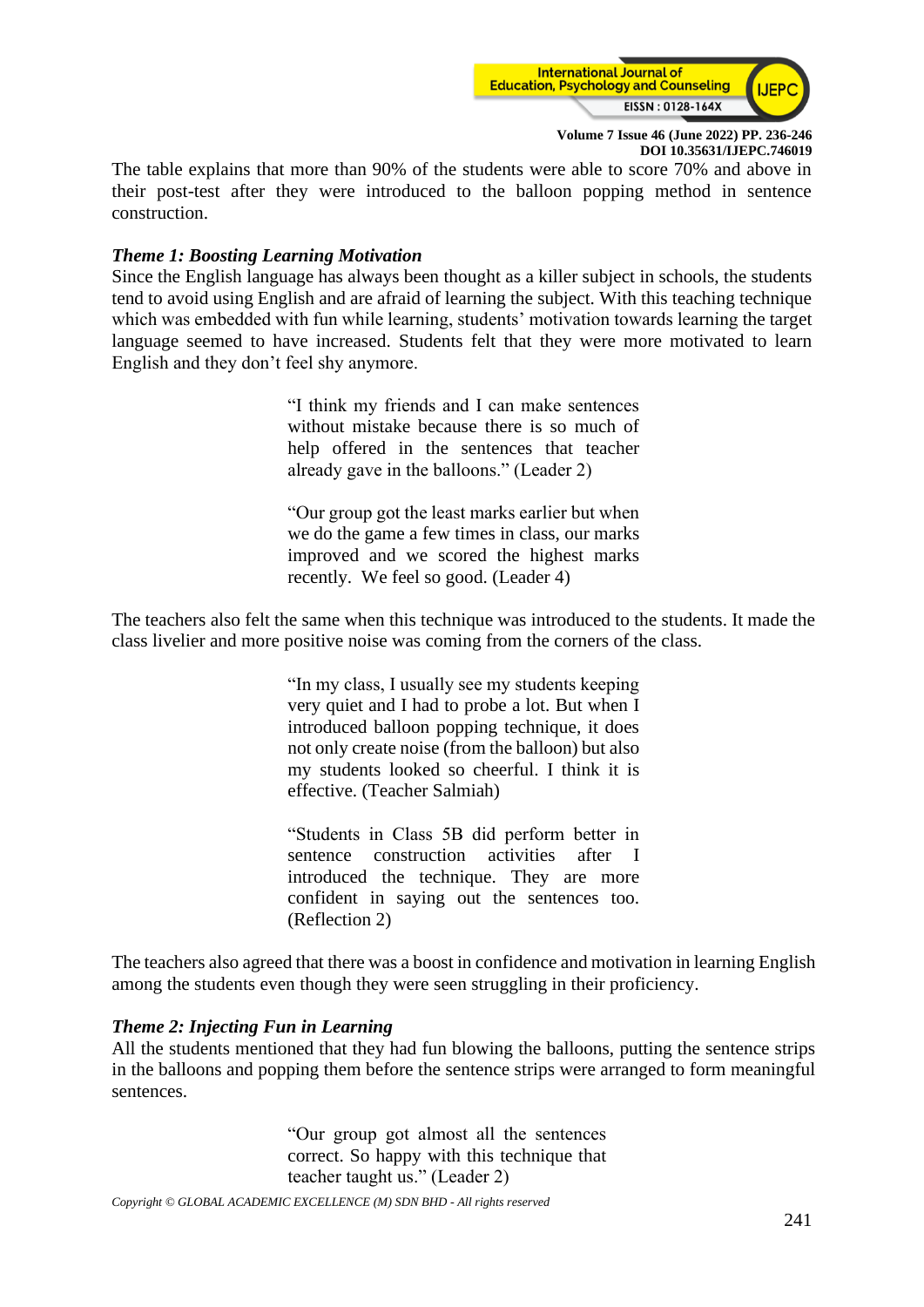

"I think it is so much of fun to burst the balloon. Class is like party. But a learning party." (Leader 5)

Active student participation was also mentioned by the teachers during the interview. Students were in jovial mood which encouraged learning the target language in a non-threatening environment.

> "I can hear students laugh and cheer. When I asked them if they like this technique, all roar in agreement." (Teacher Salmiah)

> "It is seen as a fun learning in my class when my students were active, and they enjoyed the lesson." (Reflection 4)

When learning is fun especially for a second language, students will grasp the knowledge much better and in a positive way. It helps them develop the writing skills in a positive and nonthreatening environment.

#### *Theme 3: Improving Process Writing*

The teacher distinctly explained that there was tremendous improvement in process writing steps among the students with the use of balloon-popping sentence writing technique. It was due to:

> "..they must check their work from word level to sentence level. They worked collaboratively in their respective groups." (Interview- Teacher Salmiah)

The students also elaborated that they were able to prepare drafts of their work before they share them among their group members prior to submitting the task for evaluation by the teacher.

> "We all share our work even though it was not correct. Friends will see our work and continue on it. We will do other paragraphs when everyone in the group got it right." (Leader 1)

> "I saw some steps of process writing being reinforced in the groups while the students worked on the essay construction. I see editing is done by the little teachers in class. This is a good effort. (Interview – Teacher Salmiah)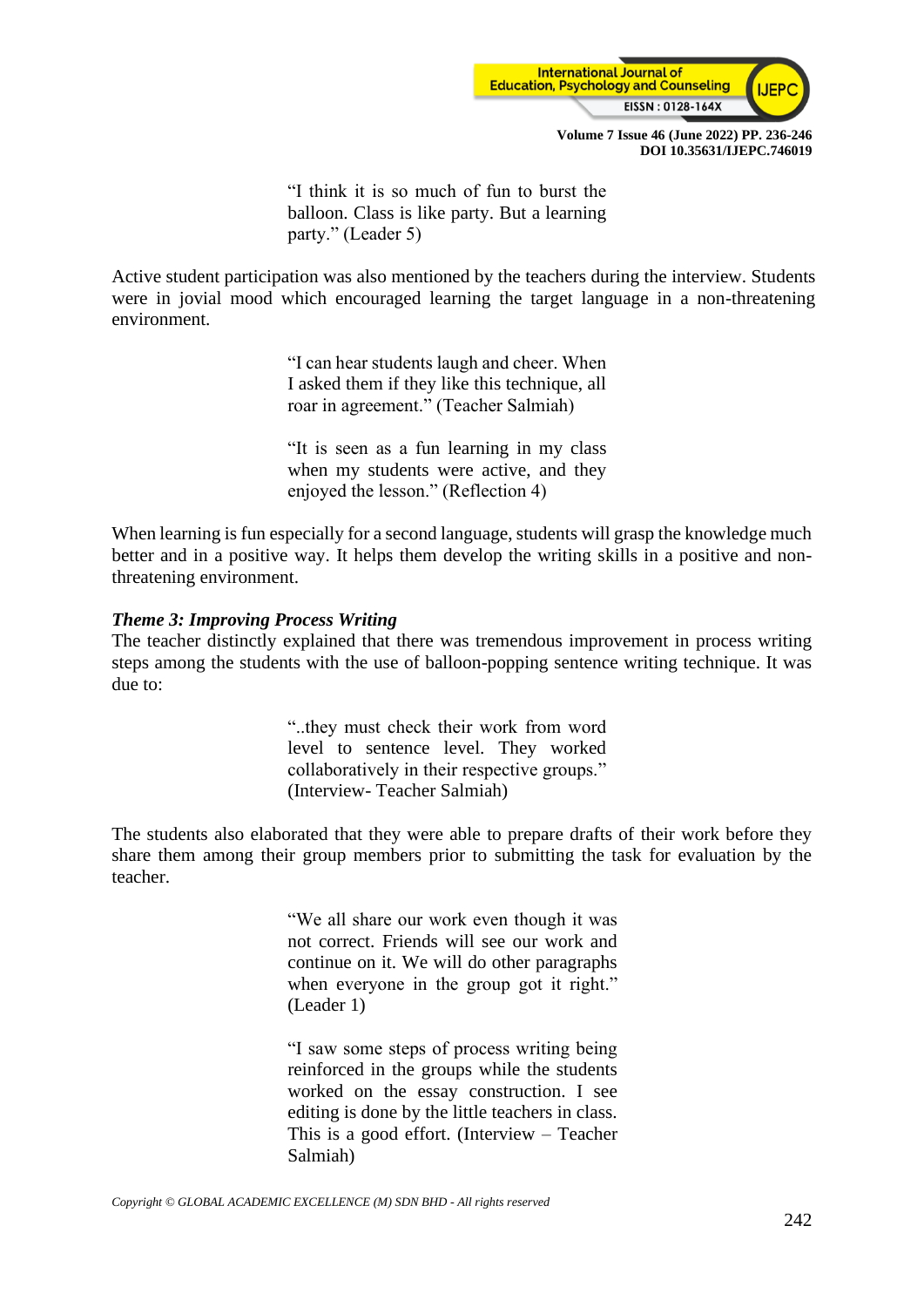

#### *Theme 4: Providing Platform for Alternative Assessment*

One theme that was striking out the most was that this technique of teaching opened up a new platform for alternative assessment to be embedded in the classroom. Among the variations of alternative assessment that was evident in the analysis were self and peer assessment and immediate feedback from peers.

> "I always checked our group's handwriting and spelling before it was sent to the teacher" (Leader 7)

> "I introduced peer assessment indirectly in class where my students have to give marks to other groups." (Interview – Teacher Salmiah)

The students felt that this form of assessment used in the class was less threatening and more positive in nature as they already felt scared in learning English which has been thought as a killer subject.

> "My students said that they were surprised that their friends could award marks just like me. They even double-checked if my scores were the same with what they classmates awarded them with." (Interview – Teacher Salmiah)

> "My friends and I are very poor in English. We are always scared in English class. But when we learn this popping technique, we feel less scared and we enjoy ourselves learning how to write better." (Leader 1)

The technique introduced by the teacher does not only support learning of the target language but it also inadvertently invites for alternative assessment to be used in the classroom of the 21<sup>st</sup> century.

The themes are presented in Table 2 as to summarize the findings.

| Theme | <b>Description</b>                            |
|-------|-----------------------------------------------|
|       | Boosting learning motivation                  |
|       | Injecting fun in learning                     |
|       | Improving process writing                     |
| 4     | Providing platform for alternative assessment |
|       | $\sim$<br>$\sim$ $\sim$ $\sim$                |

**Table 2: Themes Emerging from The Study**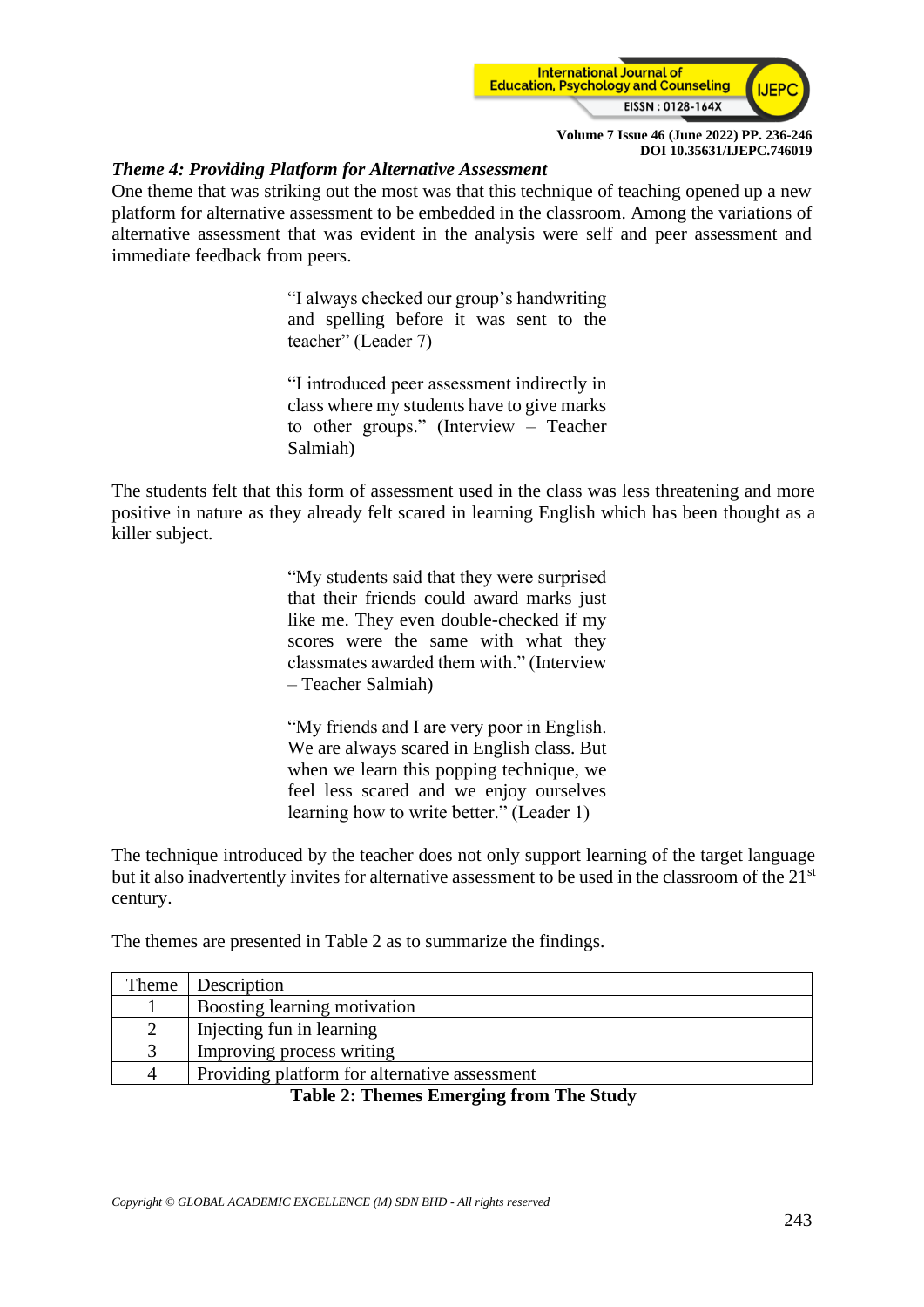

#### **Discussion**

The students in this study pointed out that game-like learning activities boosts their motivation to learn. It is indeed the 21st century teaching and learning strategy that is suggested by the Ministry of Education to be incorporated in the classroom. Nand et al. (2019) expounded that using gamification was effective in improving learning objectives with their participants. In this current study, the researchers do not focus on the learning objectives but rather paid closer attention on the balloon popping method which enhanced sentence construction activities.

Since the element of fun is also what Teacher Salmiah advocates, it is clear in this study that it brings positive outcome among the students in acquiring the second language. An-nisa and Suwartono (2020) in an Indonesian school concluded from their study that injecting fun in learning English really assists pupils in having fun while learning the language. It also aids pupils in avoiding language learning monotony and boredom. It is the teacher's creativity that sparks the light to enrich the classroom with a non-threatening environment to allow learning of English to occur in a natural context.

By using the balloon popping method, it has indirectly guided the learners to practice process writing skills which involves pre-writing, editing, reviewing and publishing their work before it was opened to be checked by other members in the class. This is an outstanding finding that emerges from the data whereby in previous studies (Yeung, 2019; Spanou & Zafiri, 2019), process writing was a conscious stage that was predetermined by the teachers when students were working on writing task. On contrary, in this study, the students naturally worked together in their groups to review their work before submitting it to the teacher. Muhammad Noor and Nurahimah (2016) emphasized that their participants were able to improve on their mechanics of writing when process writing was paid attention to.

Another key finding that is worth noting from the study is that using balloon popping method provided room for alternative assessment, precisely peer and self-assessment techniques to be used with the young learners. Since each group member was given a role to exercise in completing the assignment, they dutifully provided immediate feedback to their group members in improving their written assignment before it was handed in. Fathi and Khodabakhsh (2019) elaborated that since their participants were introduced to peer and self-assessment strategies, they were able to intensify their feeling of autonomy, agency, and self-control, which aided them in critically analysing their own written drafts and striving to improve their assignment. It was also interesting to note that in a recent study by Baharom and Shaari (2022), their participants were asked if their assignment were not graded by their teacher but instead their classmates, the responses given were quite surprising. Some of them informed that they would not give their best if it was only assessed by peers. This shows that in Malaysian context, alternative assessment is still in its infancy and more research should be carried out in amplifying the benefits of alternative assessment to the public to supplement them with the correct information on alternative assessment.

#### **Conclusion**

Two conclusions can be drawn from this experimental study. Firstly, embedding fun in teaching of writing to young learners is an effort that has been suggested in the CEFR syllabus that is being implemented in schools currently. As such, it is the teachers call to make to fully materialize the aspiration. Secondly, in the effort to promote and accentuate the English language in Malaysian schools, there must be more research conducted to help teachers see that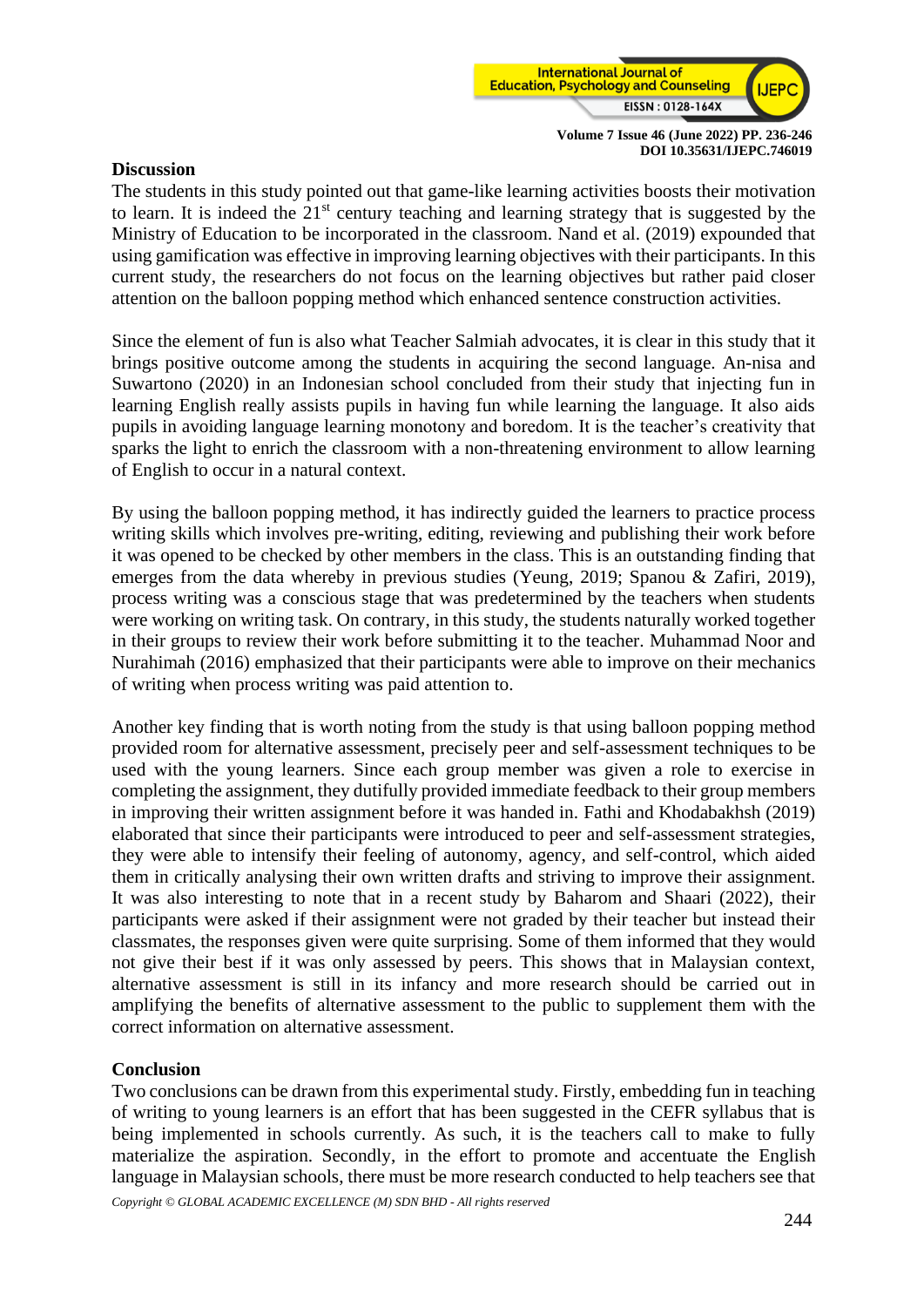

English can be taught in multiple ways other than just abiding religiously to the textbooks. Pedagogical courses should be conducted periodically to cascade latest trends in teaching of English to young learners so as to produce younger generation who is competent in the English language.

#### **References**

- Abkar Alkodimi, K., & Mohammed Hassan Al-Ahdal, A. A. (2021). Strategies of teaching writing at Saudi wertiary-level institutions: Reality and expectations. *Arab World English Journal*, *12*(2), 399–413. https://doi.org/10.24093/awej/vol12no2.27
- Adila Jefiza. (2016). Young learners' problems in English writing. *Jurnal Tarbiyah*, *23*(1).
- An-nisa, N., & Suwartono, T. (2020). Fun Ways in Learning English. *Journal of Applied Linguistics (ALTICS)*, *2*(1). https://doi.org/10.36423/altics.v2i1.477
- Artini, L. P., & Padmadewi, N. N. (2021). English teachers' creativity in conducting teaching and learning process in public senior high schools in Bali. *Proceedings of the 5th Asian Education Symposium 2020 (AES 2020)*, *566*(Aes 2020), 281–285. https://doi.org/10.2991/assehr.k.210715.059
- Auerbach, A. J., Higgins, M., Brickman, P., & Andrews, T. C. (2018). Teacher knowledge for active-learning instruction: Expert–novice comparison reveals differences. *CBE Life Sciences Education*, *17*(1), 1–14. https://doi.org/10.1187/cbe.17-07-0149
- Azhima, I. (2020). Arts and crafts: Fun activities to train early childhood cooperation. *Early Childhood Research Journal (ECRJ)*, *2*(2), 64–68. https://doi.org/10.23917/ecrj.v2i2.7463
- Baharom, N., & Shaari, A. H. (2022). Portfolio based assessment and learner autonomy practice among ESL students. *Journal of Language and Linguistic Studies*, *18*(2), 1289–1305.
- Braun, V., & Clarke, V. (2019). *Successful qualitative research : A practical guide for beginners*. SAGE Publications.
- Bulut, P. (2017). The effect of primary school students' writing attitudes and writing selfefficacy beliefs on their summary writing achievement. *International Electronic Journal of Elementary Education*, *10*(2), 281–285. https://doi.org/10.26822/iejee.2017236123
- Copland, F., Garton, S., & Burns, A. (2014). Challenges in teaching English to young learners: Global perspectives and local realities. *TESOL Quarterly*, *48*(4), 738–762. https://doi.org/10.1002/tesq.148
- Creswell, J. W. (2008). *Educational research: Planning, conducting, and evaluating quantitative and qualitative research.* Pearson/Merrill.
- Dar, M. F., & Khan, I. (2015). Writing anxiety among public and private sectors Pakistani undergraduate university students. *Pakistan Journal of Gender Studies*, *10*(1), 157–172. https://doi.org/10.46568/pjgs.v10i1.232
- Fathi, J., & Khodabakhsh, M. (2019). The role of self-assessment and peer-assessment in improving writing performance of Iranian EFL students. *International Journal of English Language and Translation Studies*, *07*(03), 01–10.
- Jantarach, V., & Soontornwipast, K. (2018). EFL student teachers' lesson planning processes: A grounded theory study. *Arab World English Journal*, *9*(3), 311–330. https://doi.org/10.24093/awej/vol9no3.21
- Manan, S. A. (2019). Myth of English teaching and learning: a study of practices in the lowcost schools in Pakistan. *Asian Englishes*, *21*(2), 172–189. https://doi.org/10.1080/13488678.2018.1503041

*Copyright © GLOBAL ACADEMIC EXCELLENCE (M) SDN BHD - All rights reserved*